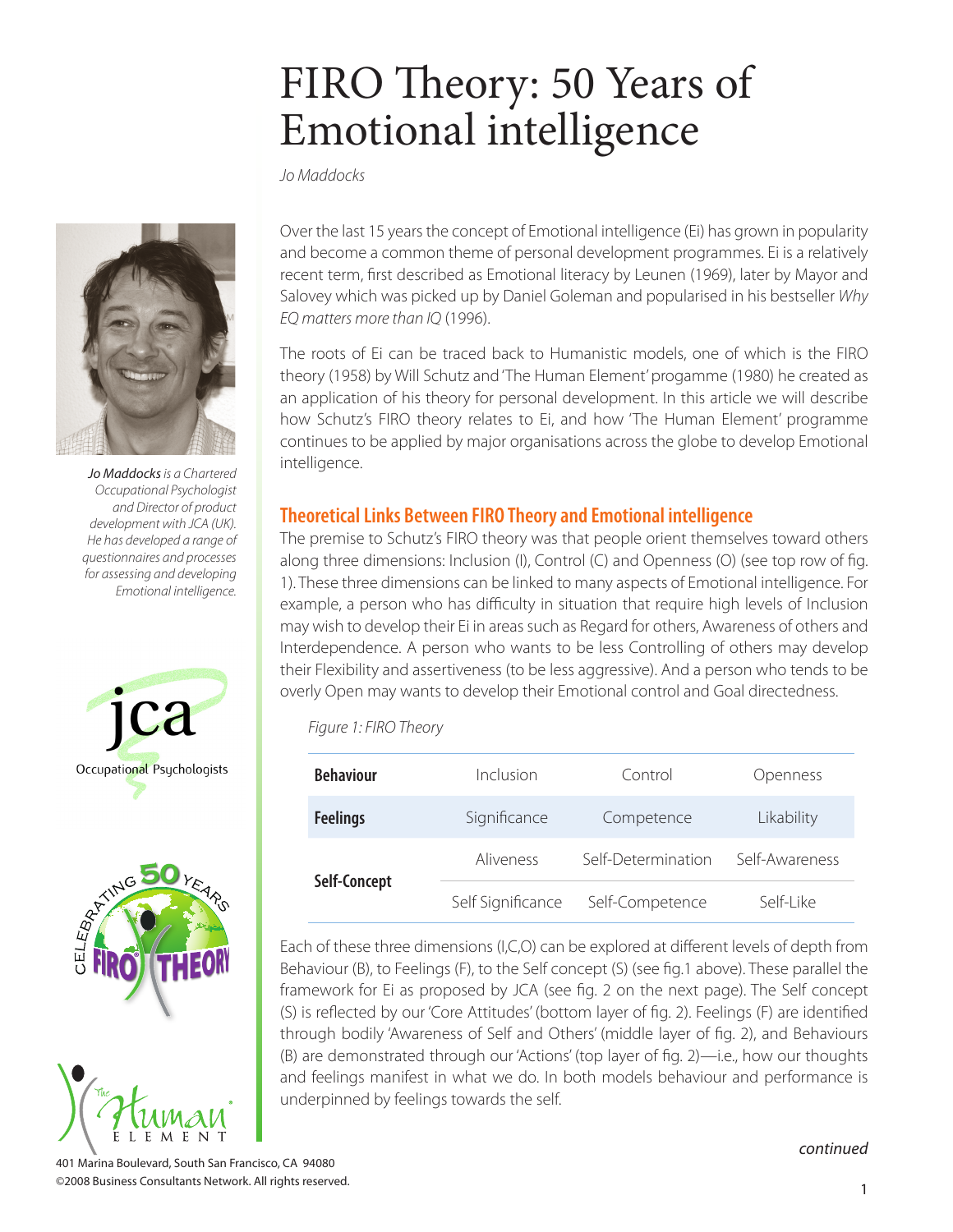**Picking up on your** 

**people's WANTS is the cornerstone to** 

**own and other** 

*Figure 2: The JCA Emotional intelligence framework*



The three FIRO dimensions (I,C,O) and three levels (B,F,S) are also examined in terms of four interpersonal dynamics (What I DO, what I WANT to do, what I GET from others and what I WANT to GET from others) (see fig. 3 below).

*Figure 3: The interpersonal dynamics of FIRO theory*

|     | <b>See</b>                       | Want               |
|-----|----------------------------------|--------------------|
| Do. | What I see myself do             | What I want to do  |
|     | <b>Get</b> What I see myself get | What I want to get |

The quadrants of this model can also be linked to the Ei framework. What I DO (fig. 3 top row) links to '*Intra*personal intelligence' (shown on the left of fig. 2), which requires being in touch with your own feelings and wants and knowing what to do about that. What I GET (fig. 3 bottom row) links to '*Inter*personal intelligence' (shown on the right of fig. 2) which requires picking up what is going on in other people and between people and doing what we wish to do about that.

Furthermore, picking up on your own and other people's WANTS (right side of fig. 3) is the cornerstone to developing Ei; Self and Other awareness (middle layer of fig. 2). Being aware of what I want, like, dislike, etc is necessary, for example, to set goals, to motivate oneself, to express feelings and to learn from experience. Wants and feelings are therefore transferred into actions which are represented by Self and Relationship management on the Ei framework (see top level of fig. 2) and what I SEE happening in the FIRO model (left side of fig. 3)

Underpinning the FIRO and JCA model of Ei are a series of principles or core mindsets. Schutz describes these as useful 'tools' to facilitate change. For example, creating an atmosphere of Choice, Awareness and Openness will make it easier to make improvements in your behaviour and relationships. In Ei we find that when people behave in ways that are not Emotionally intelligent then they will be breaching one or more of these core attitudes. For example, the attitude 'each of us is responsible for our

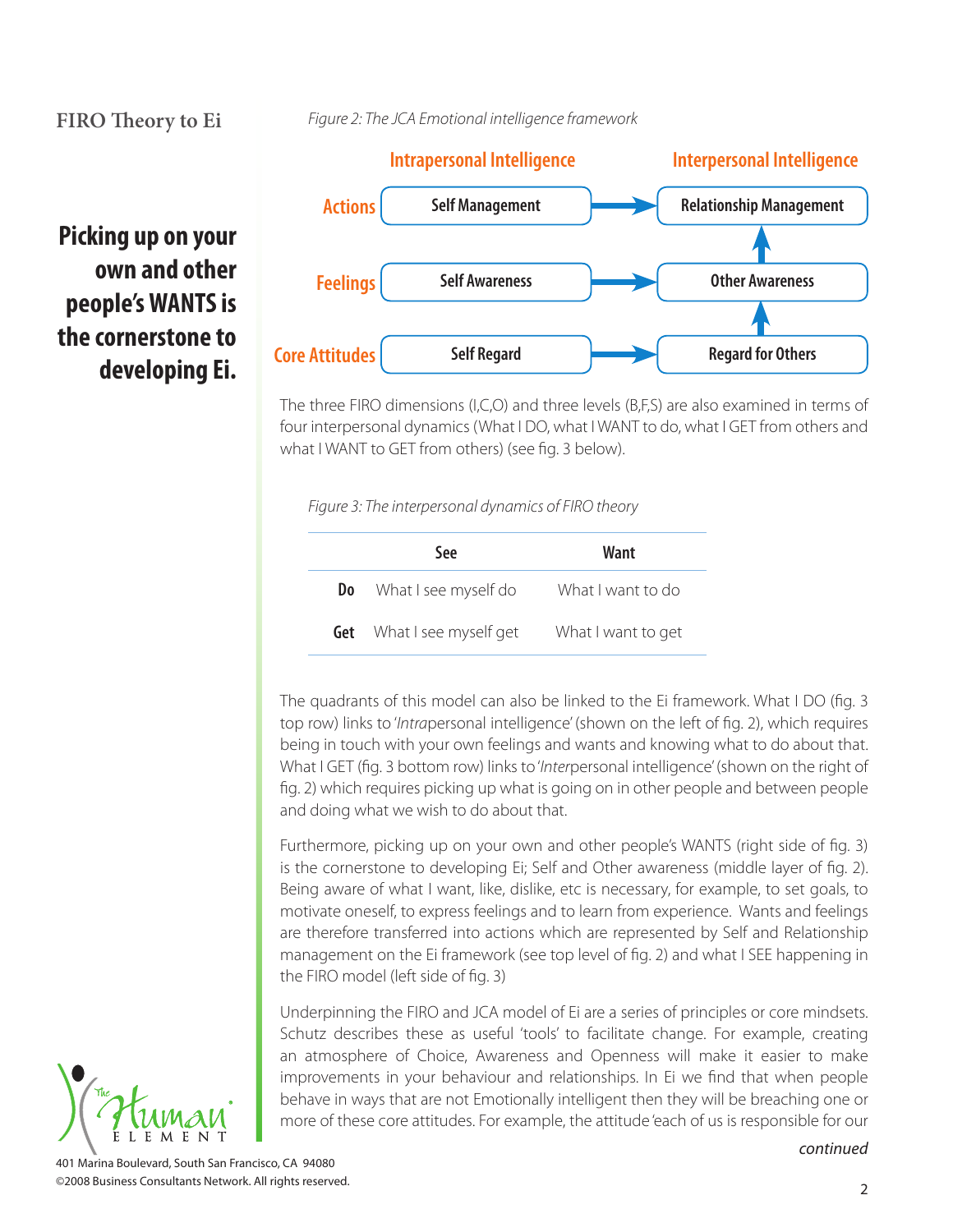actions' ties in with developing the Ei scale of Personal power, and fits with the FIRO principle of 'choice' and 'self determination' in our lives. Both FIRO and Ei are grounded in a common set of core humanistic principles that form the foundation to the models, scales and methods of intervention.

One further theoretical link between both FIRO and Ei is that at the heart of any personal development is Self esteem. In FIRO theory this is examined in terms of the self concept (bottom layer of fig. 1) and defences (how we become rigid in our behaviour to protect ourselves from painful feelings)—e.g., blaming others to avoid looking at what we may not like about ourselves. In our Ei model Self esteem is unpacked through the Life positions model of Transactional Analysis. For example, how we may mask low Self regard by holding a lower Regard towards others (bottom layer of fig. 2)—e.g., being critical of people. In both FIRO and Ei models, feelings drive behaviours and the root to improving performance is through Self esteem. Self esteem are the feelings we have towards our self concept, these fuel our thoughts, affect our self and other awareness, and largely determine our behaviour and Emotional intelligence.

Finally, it is worth recognising that Ei is a verb and therefore is changeable and in the moment. The FIRO and JCA Ei questionnaires both reflect this by measuring aspects of 'state' rather than 'trait'. This contrasts to personality measures which focus on stable traits or type behaviours (practical way of defining Ei is, 'how we manage our personality to be both personally and interpersonally effective'). This means that the scores one gets on these questionnaires can change and provides an indication of how a person is right now or how they may have changes over a period of time.

**Study 1: A correlation between FIRO Element B and the Individual Effectiveness (ie) Questionnaire**

A Statistical study was completed to examine the relationship between the 16'ie'\* scales of Ei and the FIRO Element B (n= 81 p<0.05).

The themes that emerged from this were: (FIRO Element B scales are in **bold**)

- People who are more **inclusive** tend to have higher regard for others, be more aware of others, more flexible and trusting.
- People who are higher on **control of others** tend to be higher on personal power and more interdependent.
- People who are being **controlled by others** tend to be more trusting and passive.
- People who are more **open** tend to be more self and other aware, more personally connected and goal directed.

\* Individual Effectiveness questionnaire based on the JCA model of emotional intelligence.

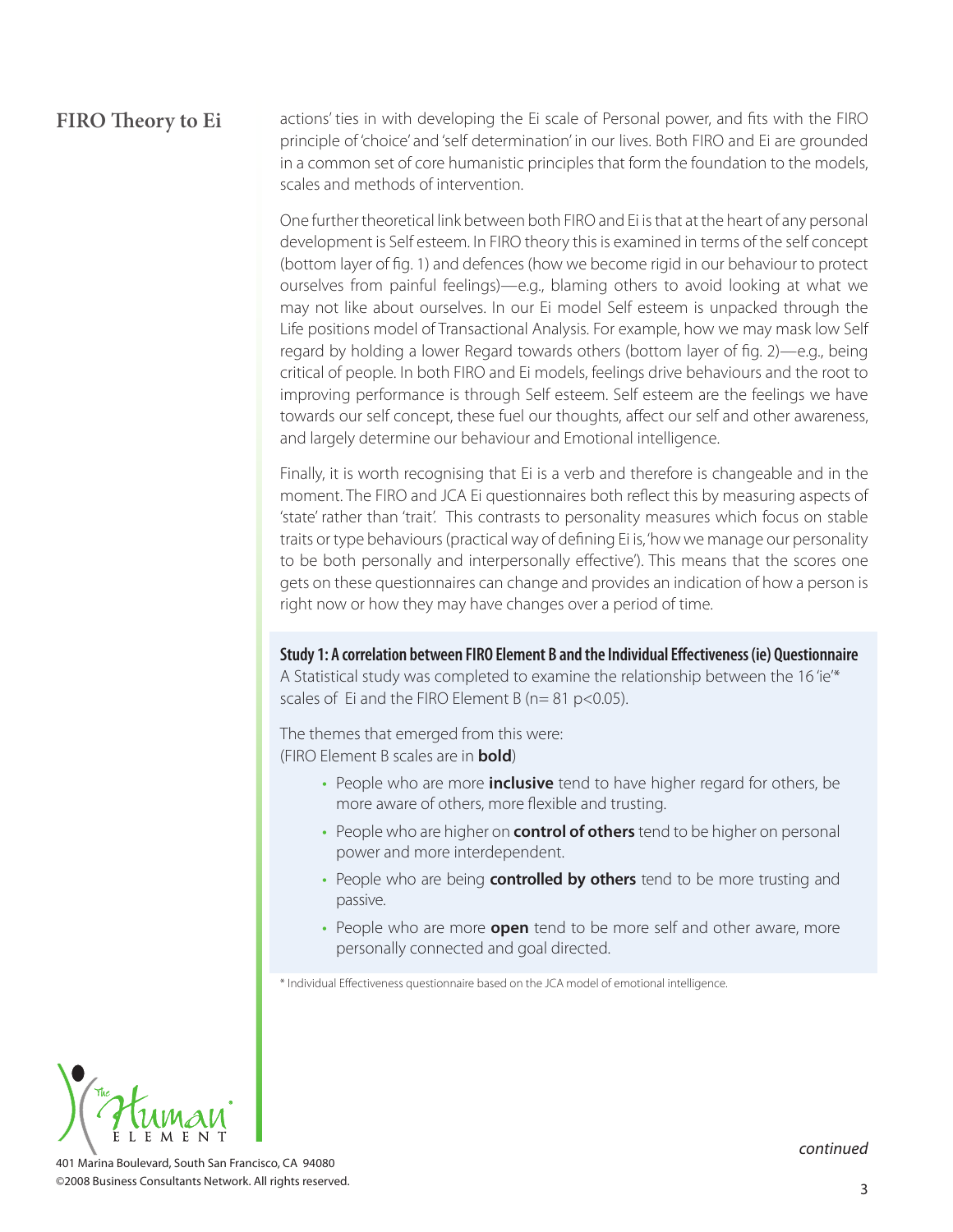**The Human Element programme engages people through a range of experiences that involve thinking about feeling and feeling about thinking to guide what we do, which is our definition of Emotional intelligence.** 

## **The Applied Links Between The Human Element and Emotional intelligence**

For nearly 30 years FIRO theory has been applied through a programme called 'The Human Element' (THE) within organisations such as NASA, P&G and AT&T. 'The Human Element' applies many of the approaches now used in the field of Emotional intelligence.

A key aspect of THE is that learning takes place experientially, generally through interactive activities that engage people at an emotional level. Advances in brain science can now explain why this approach is the most effective way to make sustainable change. For example, people often know what they should do, yet still revert back to their old behaviours after skills training. This is because *knowing* about something lives in a different part of the brain from that which makes us *want* to do something (LeDoux, J. 2003). The motivation to behave in a certain way comes from the limbic brain and is fuelled by feelings. The Limbic part of the brain learns from emotional experience, while the 'knowing' part of the brain learns from thinking. Developing Emotional intelligence requires experiential activities, from actually *doing* something, often repeatedly so that it becomes a habit. Of course, it is necessary to do the right thing which requires a certain amount of self knowledge also. THE programme engages people through a range of experiences including face to face feedback, non verbal group activities, reflective discussions, questionnaire data, and visualization. All these activities involve using thinking about feeling and feeling about thinking to guide what we do, which is our definition of Emotional intelligence.

#### **Examples**

A visualisation exercise will typically invite the person to imagine carrying out an action such as walking along a beach, feeling the sand and water in your toes, looking at the sunset and hearing seagulls, etc. This engages our key senses: visual, auditory and kinesthetic, which is processed at an emotional (limbic brain) level—i.e., we have an emotional connection with the experience. The limbic brain does not distinguish between real and imagined and is therefore a 'reality generator.' It is for this reason that we can actively use our imagination to create positive intentions, motivate ourselves, physically relax and engage our unconscious brain in directing us towards the future we want to create. Unfortunately, the reverse is also true if we allow our imagination to exaggerate problems, perpetuate anxiety, and anticipate the worst.

Another form of intervention used within THE and Ei is 360 degree feedback. Usually feedback of this sort is done anonymously. In THE we invite people to give feedback face to face, where at least four people provide the feedback to one person. Before this can be done, considerable preparation is done so that the giver and receiver are coming from a position of Value towards the other person (especially if the feedback is 'negative'). The impact from these conversations is invariably highly personal and meaningful at an emotional level, as opposed to anonymous feedback which invariably engages the receiver in a cognitive analysis of 'who said that' and justification for why they may be wrong.

A third Ei approach used within THE programme is nonverbal activity. Talking is predominately a cognitive process and may be a distraction from experiencing feelings which live in the body. We would generally encourage people to do something